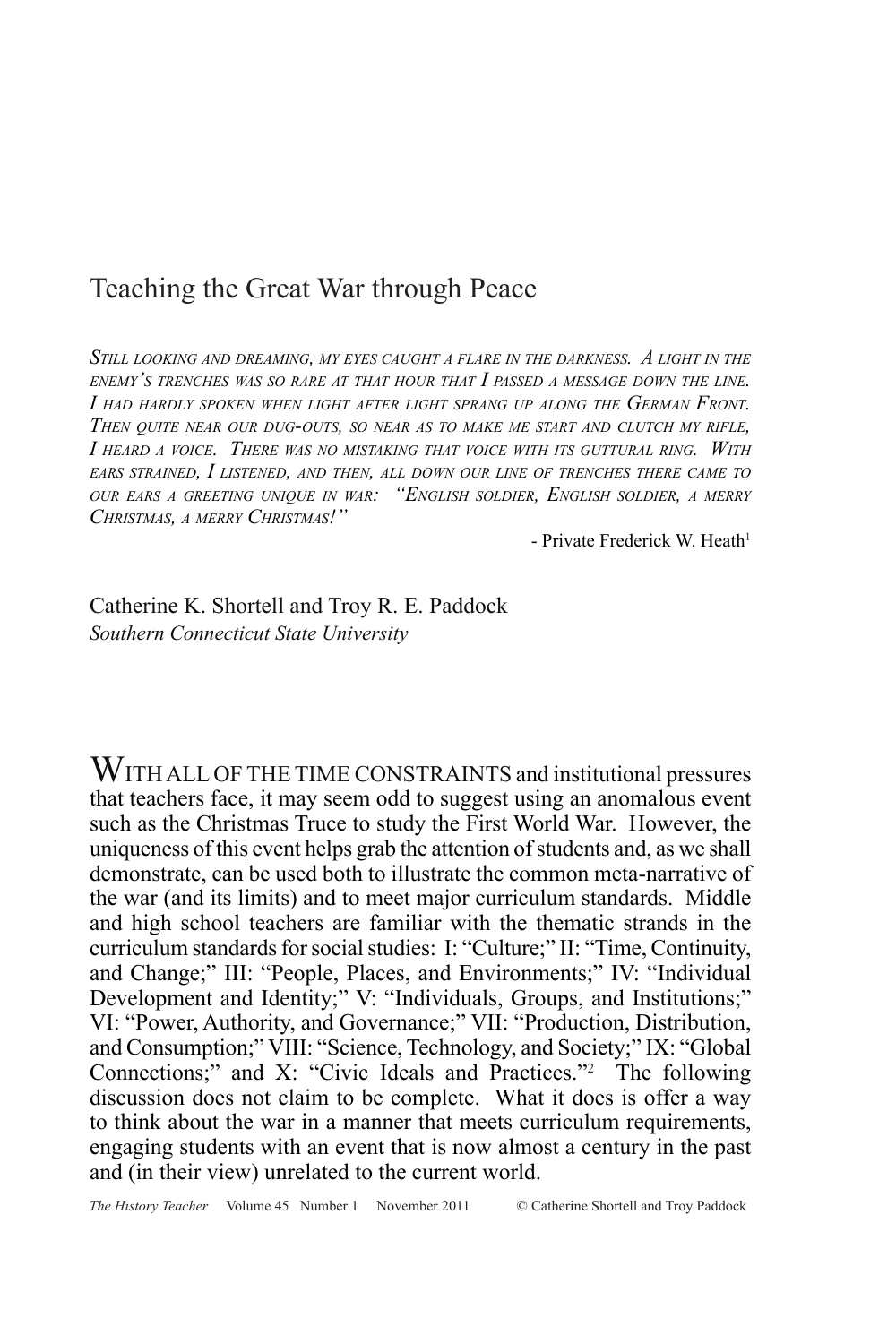The above recollection from Private Frederick W. Heath is an eyewitness account of two unusual events in war: a truce and a movement that was initiated by the common soldiers. Wishing each other a "Happy Christmas," the Germans and the British exchanged precious commodities like cigars, cigarettes, and chocolate. Although this cease-fire never happened again, nor did it mitigate the four more years of bloodshed, for a few days, the enemies appeared to forget their nation-states' political aims and became homesick humans entangled in a war for which they never personally asked.

The information that we are going to relay regarding the truce comes from Stanley Weintraub's *Silent Night: The Story of the World War I Christmas Truce*. Neither side had prepared for a long war. By the time the Christmas season had rolled around, both sides had fallen into the routine tedium that accompanied the tension at the front line between forays over the top. Both governments appeared to recognize the importance of Christmas at the Front. Some 2.16 million Princess Mary boxes, filled with appropriate goodies (tobacco, alcohol, or sweets) were shipped out to British and Imperial troops. For twenty-four hours, military deliveries were suspended so that some 335,000 tins could be brought directly to the Front. Not to be outdone, the Imperial German *Weihnachtspakete* (Christmas package) included a number of goodies, with the highlight being a *Meerschaum* pipe sporting the likeness of Crown Prince Friedrich Wilhelm. Reflecting the Christmas cheer from the side that thought it was winning, the *Jenaer Volksblatt* reported: "Yesterday about four-o'clock in the afternoon there was a fierce and terrible onslaught of Christmas packages onto our trenches. No man was spared. However, not a single package fell into the hands of the French. In the confusion, one soldier suffered the impaling of a salami two inches in diameter straight into his stomach … Another had two large raisins from an exploding pastry fly directly into his eyes … A third man had the great misfortune of having a full bottle of cognac fly into his mouth."<sup>3</sup>

Nevertheless, it was clear that governments recognized that fighting at Christmas was a hardship on the men, and the packages were an effort to demonstrate appreciation and to boost morale. The German government permitted the sending up of small *Tannenbäume* to use as Christmas trees on parapets. Much to the surprise of British, French, and Scot enemies across the trenches, small trees with lights were arising with a fair amount of frequency on the German side of No Man's Land. There were also reports of singing Christmas carols on both sides. More than one British battalion reported shock at hearing "*Stille Nacht*" (Silent Night). On the 24<sup>th</sup> of December, there were tentative ventures to explore the possibility of a peaceful Christmas. Signs stating "Merry Christmas" were posted on the parapets, on both sides, since more German soldiers knew some English than English soldiers knew German. There was no set protocol for this procedure. What appears to have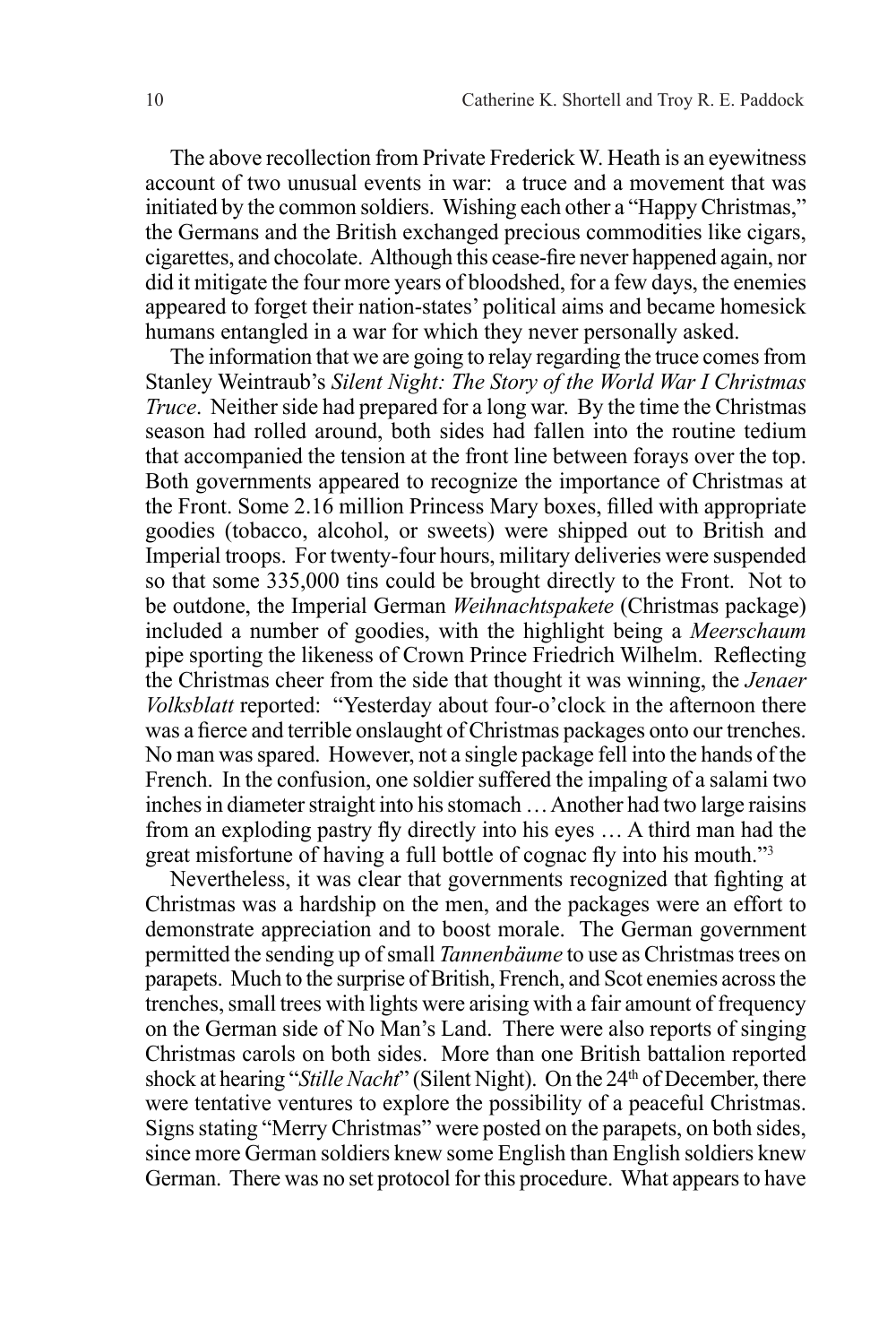eventually happened was that a couple of hearty souls on each side would venture out into No Man's Land and discuss the possibility of not shooting each other on Christmas Day. An individual on one side would stand up with arms in the air to indicate that he was unarmed and would shout out that he wanted to talk. Someone from the other side would go out to meet that individual halfway and the conversation would begin. There were at least tacit agreements not to fire the next day.

Christmas Eve was fairly quiet in terms of fire. The following day was tentative on both sides. Cautious gestures outward were met with similarly wary responses. Soon, agreements were reached that the dead should be cleared from No Man's Land and buried. When that was completed, there was milling about in No Man's Land. Conversations were struck up, albeit somewhat haltingly because of language limitations. A soldier who was competent in the other side's language was often in high demand that day. The main result of this interaction was the realization that the enemy was not nearly as evil as their government's propaganda had proclaimed. "Another company of the Irish, acknowledging the chivalry of the Germans in permitting the collection of twenty dead, killed in a futile attack the week before sent a gift from their subaltern's Christmas box. In return the German captain sent something of his own. The next day working side by side, the British and the Germans would dig the graves. It was more of a beginning than an end."4 The highlight of fraternization was the playing of a soccer game between the two sides. There were at least three clearly documented accounts of this happening, one even in the official history of one regiment, the 133<sup>rd</sup> Saxon regiment.<sup>5</sup> For at least one day, there was peace on a small part of the earth and goodwill toward men.

The story of the Christmas Truce humanizes the Great War in a way that the typical abstract textbook terminology entailing "militarism," "alliances," "imperialism," and "nationalism" cannot do by itself. Yet, an introduction that starts with an analysis of a peace that interrupted a gruesome war requires today's young global citizens to ask questions like, "If these men expressed openly their reluctance to fight on Christmas, what made them kill each other at all?" and "Why did this war (and even war in general) happen?" More importantly, an inquiry into the Christmas Truce urges students to think critically about the difficulties embedded in the idea of "nations at war." Instead of pinning to World War I a formula of causes and effects derived from generalizations, the Christmas Truce requires students to delve into its complexities, namely the discontinuity between the human will and the political nation-state. Such an investigation allows youth not only to conceptualize the circumstances of World War I, but also to think about the present conditions that individuals face within their own warring nations.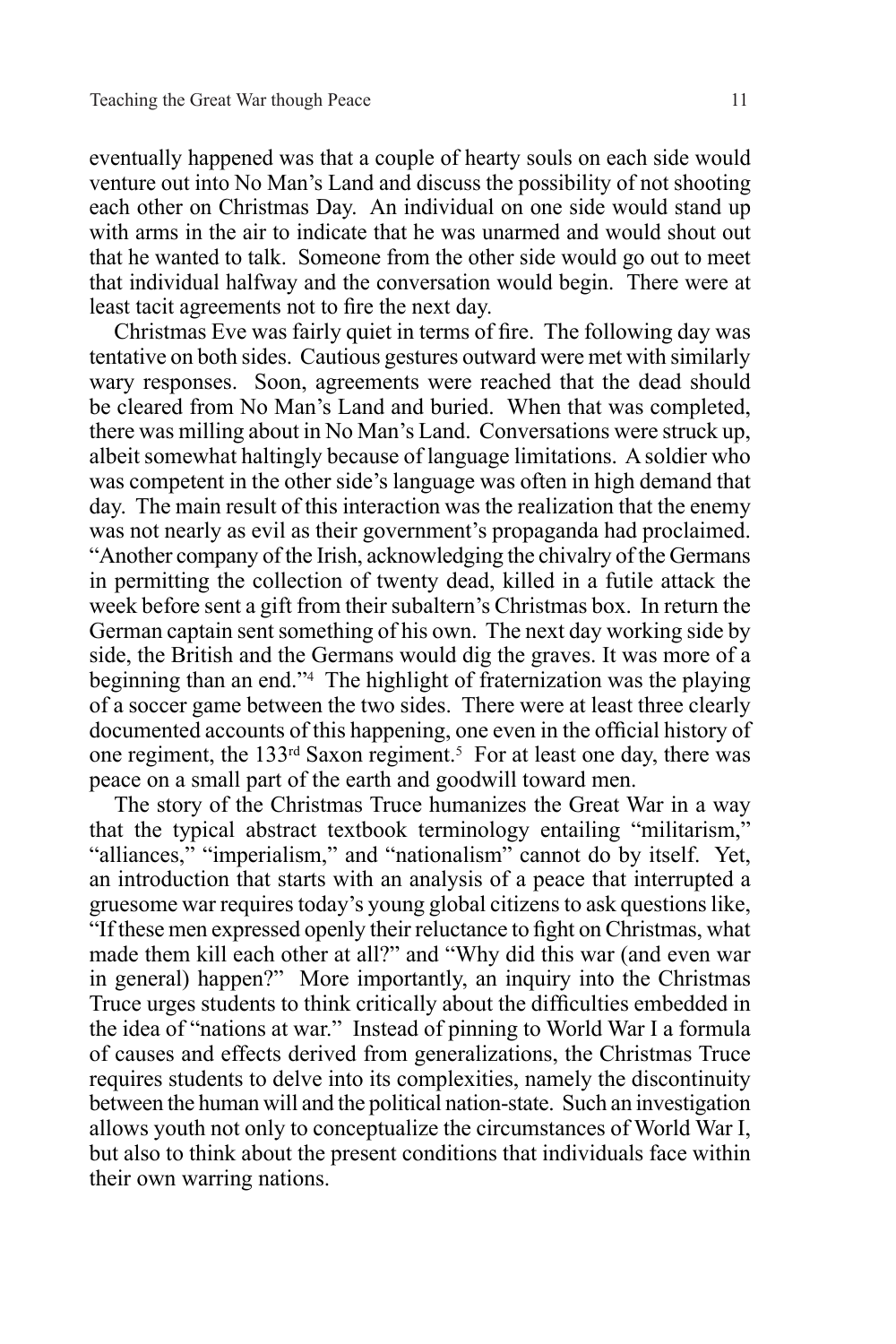Introducing World War I with the Christmas Truce would provide students with a thought-provoking investigation into its causes, and such an approach presents teachers with an opportunity to integrate into their lessons all of the standards that the National Council for the Social Studies (NCSS) outlines in its *Expectations of Excellence: Curriculum Standards for Social Studies*, namely: "Culture;" "Time, Continuity, and Change;" "People, Places and Environments;" "Individual Development and Identity;" "Individuals, Groups, and Institutions;" "Power, Authority, and Governance;" "Production, Distribution, and Consumption;" "Science, Technology, and Society;" "Global Connections;" and "Civic Ideals and Practices." While all states autonomously create their own standards, the NCSS provides the broad and flexible guidelines on which states base their standards. Therefore, the following discussion will illustrate how the Christmas Truce narrative encompasses each of these ten thematic strands that comprise the essence of the social studies.

# **Integrating NCSS Standard I: "Culture" to the Christmas Truce**

The theme "Culture" prepares students to ask and answer questions such as "What are the common characteristics of different cultures?" and "How do belief systems, such as religion or political ideals of the culture, influence the other parts of the culture? $\dot{r}$ <sup>6</sup> In the case of the Christmas Truce, a Christian cultural tradition incited enemies, whom the political ideals of their nation-states divided, to unite for at least a day on the Western Front. Several accounts of the event reveal that the fraternization started only after the British soldiers recognized that their German enemies were singing Christmas carols in their trenches.7 Acting as beacons of peace, the Christmas carols, symbolizing a trans-national celebration, initiated a brief moment of mutual empathy in the midst of indescribable gore. Nothing prevented the Germans and the British from shooting at each other on that night. On the contrary, as students will learn from Frederic Coleman, an American volunteer motor driver for General John French of the British Expeditionary Force (BEF), a "trio of severe orders" from Sir John French himself, General Joffre, and the Kaiser were necessary to end the truce.<sup>8</sup> High Commanders' condemnations of it reinforce the point that the truce should not have happened at all. "Why did they do it?" students, teachers, scholars, and anyone who takes an interest should feel compelled to ask. In the classroom, an examination of the sources through the lens of "Culture" brings to light the fact that a familiar cultural tradition, not exclusive to any one nation, appeared to have resonated in the hearts of the soldiers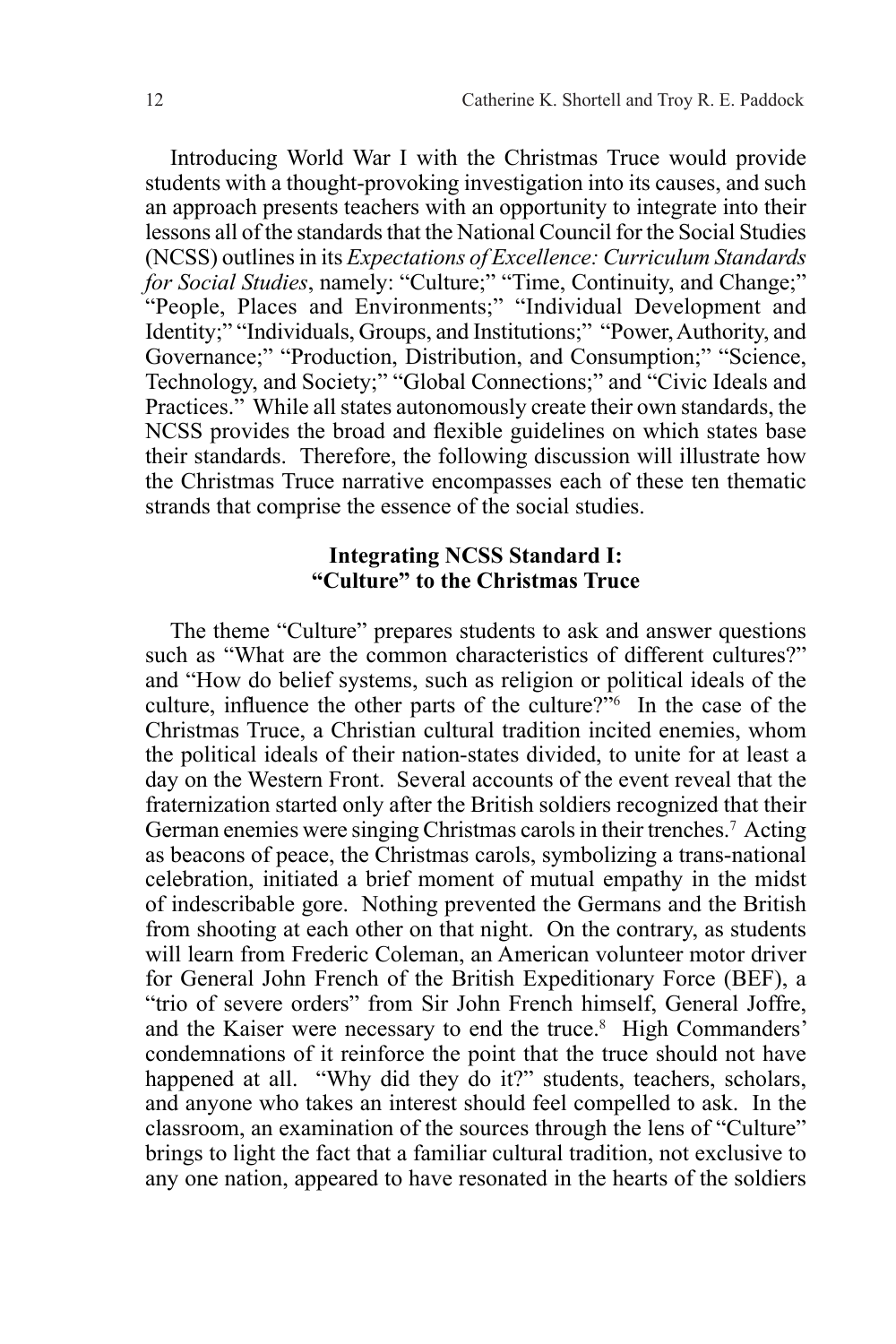in Flanders so strongly that both sides felt compelled to forget their commanders' orders and their nation-states' agendas to remember for a second that the enemy was human.

# **Integrating NCSS Standard II: "Time, Continuity, and Change"**

Motivating learners to ask "How am I connected to those in the past?" and "How can the perspective we have about our own life experiences be viewed as part of the larger human story across time?"9 , "Time, Continuity, and Change" can be applied to the Christmas Truce because the primary sources of it offer insight into the conditions that people as young as today's high school-aged youth faced in the trenches. Soldiers' letters to home about Christmas in the trenches not only elicit recognition of a cultural common ground that both sides perceived in their enemy, but also give students a chance to identify the traditions and practices that they themselves share with these human figures from the past, thus integrating "Time, Continuity, and Change" into the lesson. Adolescents can compare their own struggles as students to those of their contemporaries in 1914 as they read one source in particular, a letter from a twenty-six-year old officer serving for the British Expeditionary Force on the Scots Guards. Sir Edward Hulse, or "Ted," as he affectionately signed his letters to his mother, recalled that an "undersized, pasty-faced student type" was among the first group of unarmed Germans he encountered, who admitted to having "no feelings of enmity at all" towards the British, that "everything lay with their authorities," and that "being soldiers they had to obey" even though "they never wished to fire a shot again."<sup>10</sup>

Letters like Hulse's also reveal that the enemies at the Front shared a sense of disillusionment and frustration that they had to fight in The Great War, emotions that bear striking continuity to many of the attitudes that currently permeate popular opinion in the U.S. about the wars in Iraq and Afghanistan. Hulse also noted a sentiment of resistance to the war that a German soldier expressed to him in the course of the fraternization that occurred on December 25:

During the afternoon the same extraordinary scene was enacted between the lines, and one of the enemy told me that he was longing to get back to London: I assured him that "So was I." He said that he was sick of the war, and I told him that when the truce was ended, any of his friends would be welcome in our trenches, and would be well-received, fed, and given a free passage to the Isle of Man!11

Such excerpts show young people in the classroom that their contemporaries expressed disproval about a war that the political leaders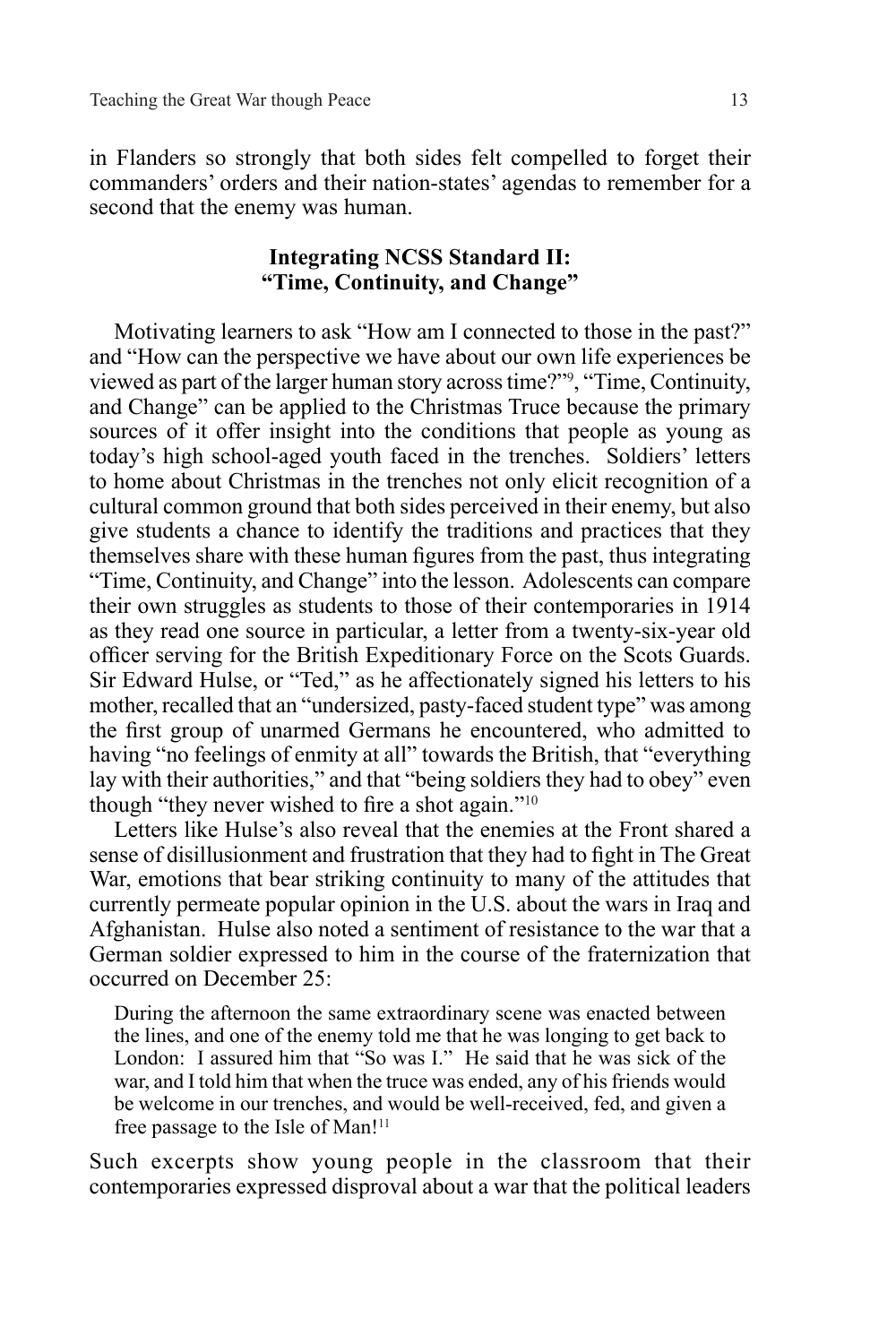wanted more than the soldiers fighting in it did. In another letter from the Front, Lance-Corporal Stephen in the G Company of the 6th Gordon Highlanders reported to his parents that the Germans he met on Christmas Day admitted that they "were fed-up with the war" and that they were reluctant to shoot.12 Likewise, when BEF volunteer Frederic Coleman asked a soldier from the Saxon Regiment about his opinion of the Kaiser, the Saxon allegedly answered, "Bring him here and we'll shoot him for you."13 This retort followed the Saxon's greeting to Coleman, "You Anglo-Saxons, we Saxons. We not want to fight you."14 Bertie Falstead, who at age twenty-one served as a private in the Royal Welsh Fusiliers, stated in a 1996 interview with *The Daily Telegraph*, "There wouldn't have been a war if it had been left to the public. We didn't want to fight, but we were defending England at the Time…"15 All of these various and easily accessible primary sources can evoke learners to draw connections between these soldiers' opinions about the war and society's view of war in the present context. Glimpsing at the Christmas Truce through the lens of "Time, Continuity, Change," they can ask "Why did the war continue if no one wanted to fight it?" and "What did an individual do when he did not want to go to war?" Constructing answers to these inquiries about the circumstances of the past will enable students to develop their perspectives of these complex issues in the present so that they can create their own solutions to such problems as responsible global citizens.

# **Integrating NCSS Standard III: "People, Places, and Environments"**

Creating a place for soldiers to translate their reluctance to fight into peace, physical space itself played a key role in allowing these soldiers to engage in the truce, thus making the event pertinent to the theme "People, Places, and Environments." Appearing typically in the context of a geography lesson, this theme analyzes "human behaviour in relation to its physical and cultural environment."16 In a very real sense, it was the geography of the Western Front and especially the zone known as No Man's Land that made this kind of fraternization possible. The Western Front was well-established fairly quickly and remained more or less consistent for the duration of the war. On the Western Front, No Man's Land served as a bizarre sort of neutral territory. It was literally a middle ground, between the two sides that neither could use, nor have, nor enter, in spite of best efforts. Common sense prohibited soldiers from entering into No Man's Land under normal circumstances. However, under extraordinary circumstances, it was a space where both sides could step into and be on equal footing. There was an unspoken protocol followed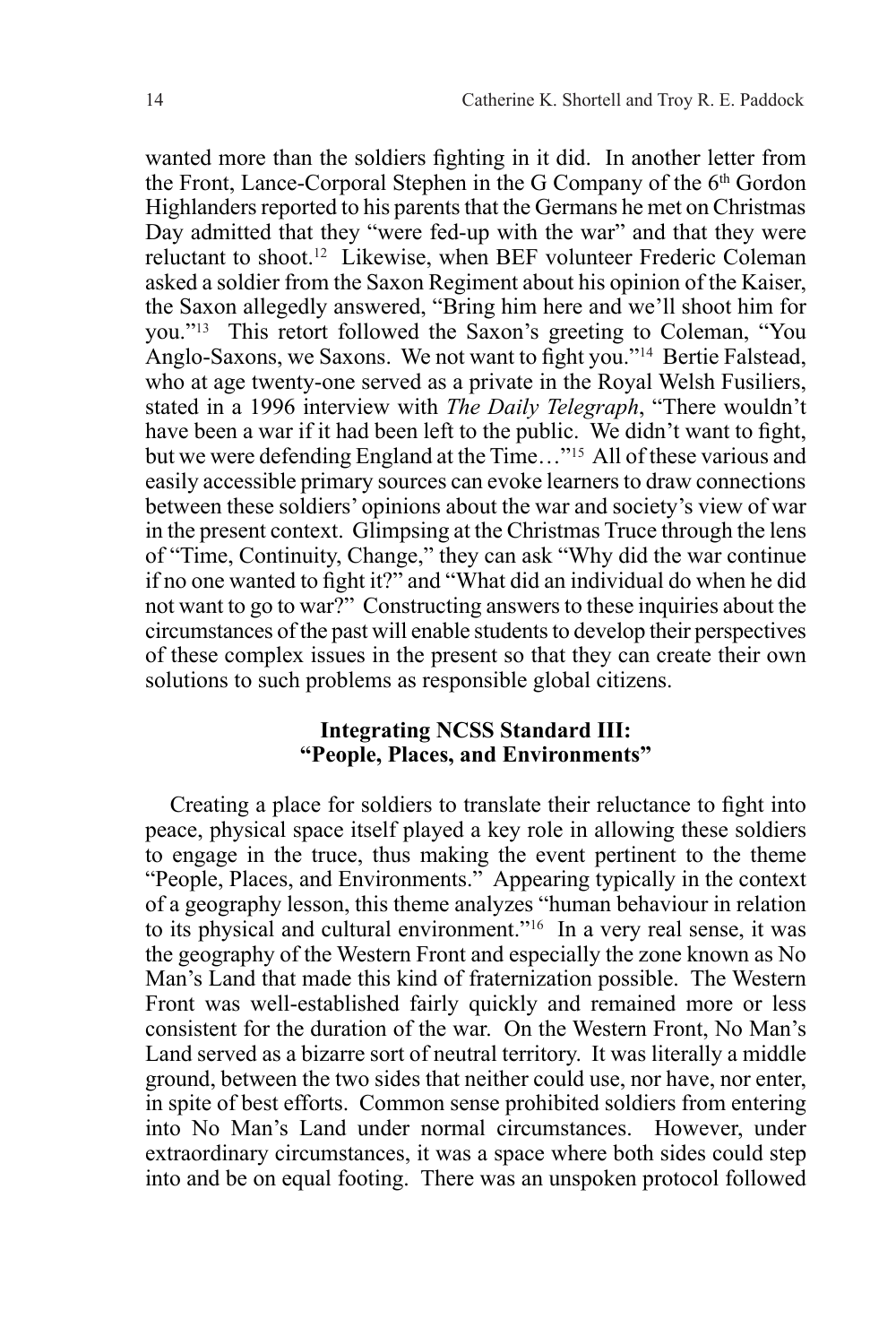during this truce: no repairs to barbed wire or anything else that could be construed as giving a defensive advantage, and no wandering too close to the other side for reconnaissance purposes. Both rules highlighted the awareness of unorthodox circumstances of the parties involved. Even if they were not fighting, they were in a state of war. For a truce to be honored and for fraternization to be permissible, certain conventions had to be respected. As students apply the theme "People, Places, and Environment" to the events that occurred on the Western Front on December 25, 1914, they can understand how the environment of No Man's Land shaped the way individuals behaved because of it on that day. This understanding contributes to a more interdisciplinary approach to the topic of war—highlighting the importance of both the physical and cultural geography.

# **Integrating NCSS Standard IV: "Individual Development and Identity"**

Providing a glimpse into the psyches of men who experienced daily the horrors of modern warfare, the soldiers' letters about the Christmas Truce also invite teachers to integrate into their history lesson a psychological element through the theme "Individual Development and Identity." Through this curriculum standard, learners should "encounter multiple opportunities to examine contemporary patterns of human behavior" as they ask, "Why do people behave as they do?"17 This theme encourages one to think about how the soldier as an individual related to his nation, and how he thought of those who belonged to the enemy's nation. Although the details of the Christmas Day events vary, the common denominator is the fact that the soldiers' desire for peace appeared to have gained primacy over their duties to carry out the missions of the British, French, and German governments that ran the national communities to which they belonged. Such unorthodox behavior elicits the question, "What happened when the British, French, and German soldiers on the Western Front forgot their national identities for a day and became individuals in No Man's Land?" The answer to that question is obvious: peace. Corporal Robert Renton of the Seaforth Highlanders described such a scene of nation-less human solidarity that occurred after a crowd of Germans had spontaneously promised the British they would not fire for three days. Writing to his parents in Scotland, Renton recalled:

There were two dead Frenchmen between our lines. We could never get out to bury them till that day and the Germans helped us to dig the graves. It was a sight worth seeing and one not easily forgotten, both Germans and British paying their respect to the French dead.<sup>18</sup>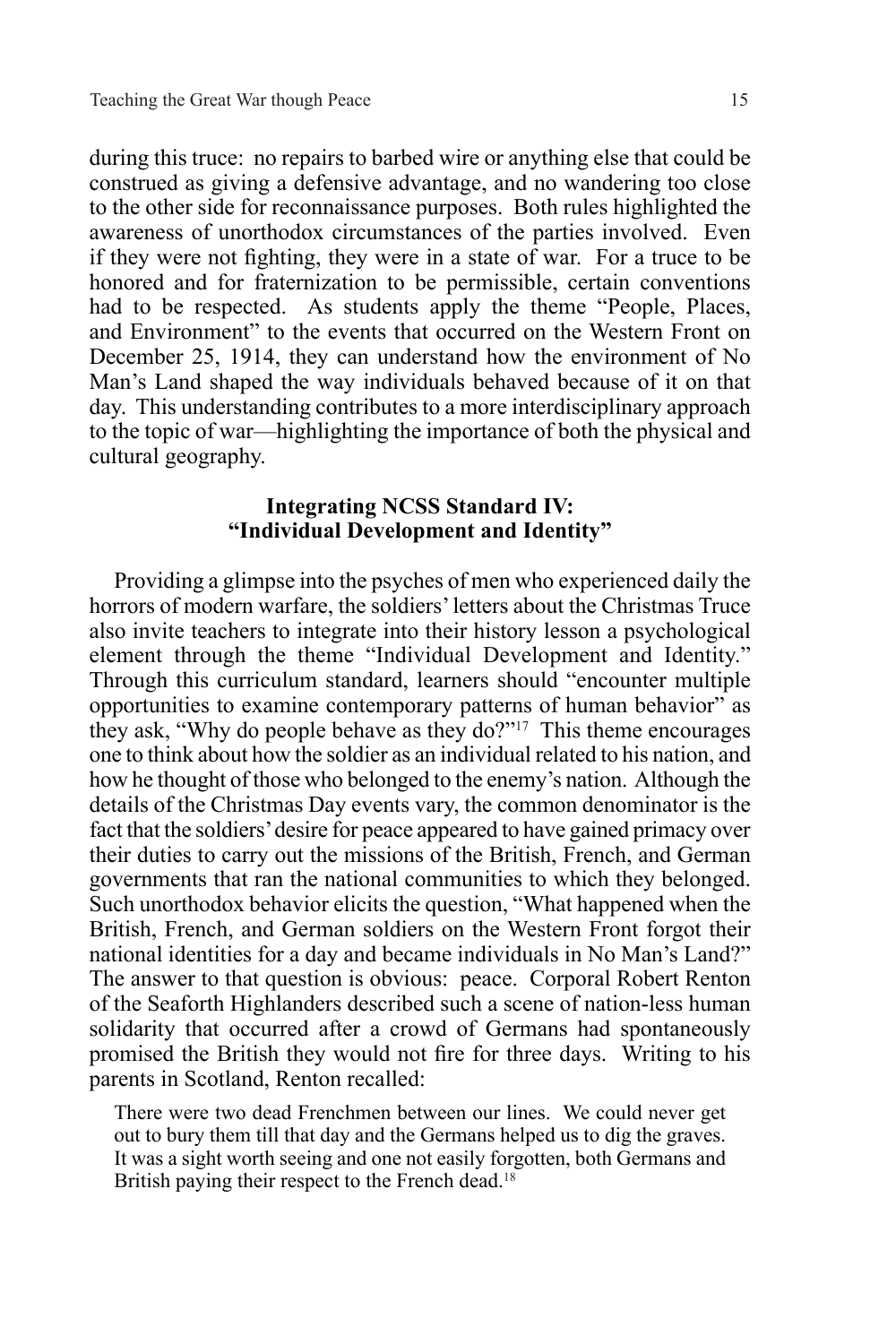Renton's account suggests that the somber reality of a gruesome war compelled these individuals to cut the national ties that defined "the other" on the Front as their enemy. Incorporating the theme "Individual Development and Identity" into a lesson on the truce proposes the realization that a peace on the Western Front happened when Germans, British, and French temporarily released their exclusive ethnic/national identity in favor of an inclusive human identity—the soldiers recognized that they had more in common than they realized.

#### **Integrating NCSS Standard V: "Individuals, Groups, and Institutions"**

Soldiers' letters from the Front not only show a snapshot of the individuals in the war, but they also reveal an image of what comprised (or did not comprise) the institution of the nation-state, a character to whom history books have assigned the lead role in the World War I scene. The theme "Individuals, Groups, and Institutions," which encourages students to discern the "role of institutions in this and other societies" and how they "control and influence individuals other cultures,"19 can help one grasp the function of the "nation-state" as an entity in the war. Yet, a glance at this institution through the perspectives of the soldiers like Sir Edward Hulse will not substantiate a textbook abstraction of nations fighting against each other for the sake of preserving imperial glory. Instead, these letters define "nations at war" with weary individuals in No Man's Land exchanging their rations, talking about their loved ones at home, and wishing that they did not have to fight each other. This perspective helps reconcile the problems that textbooks create when they confine the human experience to generalizations about institutions. Raising a consciousness of the interplay between the individual and the national can also reinforce the importance of civic engagement in today's global society.

## **Integrating NCSS Standards VI and X: "Power, Authority, and Governance" and "Civic Ideals and Practices"**

Even a cursory glance at the NCSS standards reveals a certain amount of redundancy. Standards VI and X have a great deal of overlap. Incorporating the theme "Power, Authority, and Governance" into the Christmas Truce, the documents mentioned thus far evoke questions about the source of governing power in the nation-states involved in World War I (and in any war in general) and the extent to which they had the power to achieve total ideological and physical mobilization for the war. Such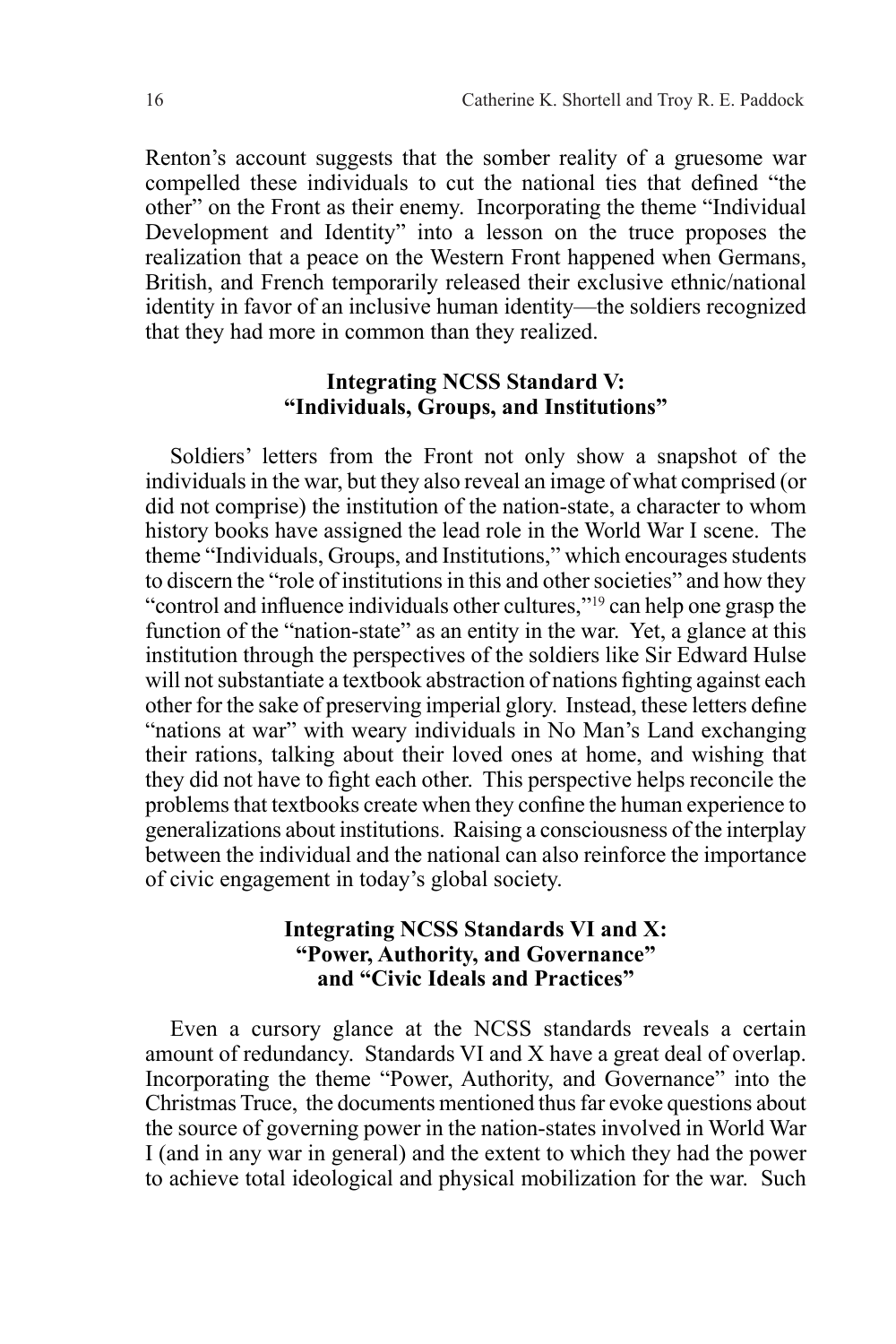content matter is also integral to the world history curriculum framework for World War I that the National Council for History in the Schools established.20 As "Power, Authority, and Governance" requires students to ask "What is power?" and "How is it gained used and justified?",<sup>21</sup> the Christmas Truce can initiate discourse about the way governments used propaganda to justify their war aims and maintain their authority over the masses, including forcing reluctant soldiers to resume fighting. Within the context of this curriculum strand, analyses of the interaction between a state's political goals and its methods for mobilizing a populace, such as Britain's recruitment propaganda or Germany's conscription policy, to support those goals can occur. Sir Edward Hulse's letter alone, a primary source that provides evidence for all ten of the NCSS content standards, even alluded to the Germans' frustrations with the British press when he observed, "They think that our press is to blame in working up feeling against them for publishing false 'atrocity reports'."22 Students can compare the images of the "Hun" that the British government conjured to the letters they read about German sons, brothers, fathers, or boyfriends longing for their loved ones at home.

Standard X, "Civic Ideals and Practices," can be viewed as the flip side of Standard VI. The Christmas Truce provides an interesting starting point for a discussion of civic ideals and practices. Key questions in this theme center on the responsibility of the individual to his or her community: "What is civic participation? How do citizens become involved? What is the role of the citizen in the community, nation and as a member of the world community."23 Exploring the soldiers' sentiments about the Christmas Truce allows students to examine the limits of individual freedom versus state control. Many of these soldiers did not want to continue fighting, but did because they were forced to do so. Questions about what the state has the right to ask of its citizens and the position of conscientious objector can be brought up in a natural and potentially fruitful fashion here. Standards VI and X can also serve as a transition into discussion of post-war Europe (e.g., the legitimacy of post-war governments in Germany, Italy, and the former Habsburg Empire; the fairness of the Versailles Treaty; or Hitler's claims that the superiority of British propaganda was the reason that Germany lost the war).

#### **Integrating NCSS Standard VII: "Productivity, Distribution, and Consumption"**

A "total war" in the true meaning of the term, World War I offers a variety of ways in which to illustrate the theme of "Production, Distribution, and Consumption." The Christmas Truce itself provides ample opportunity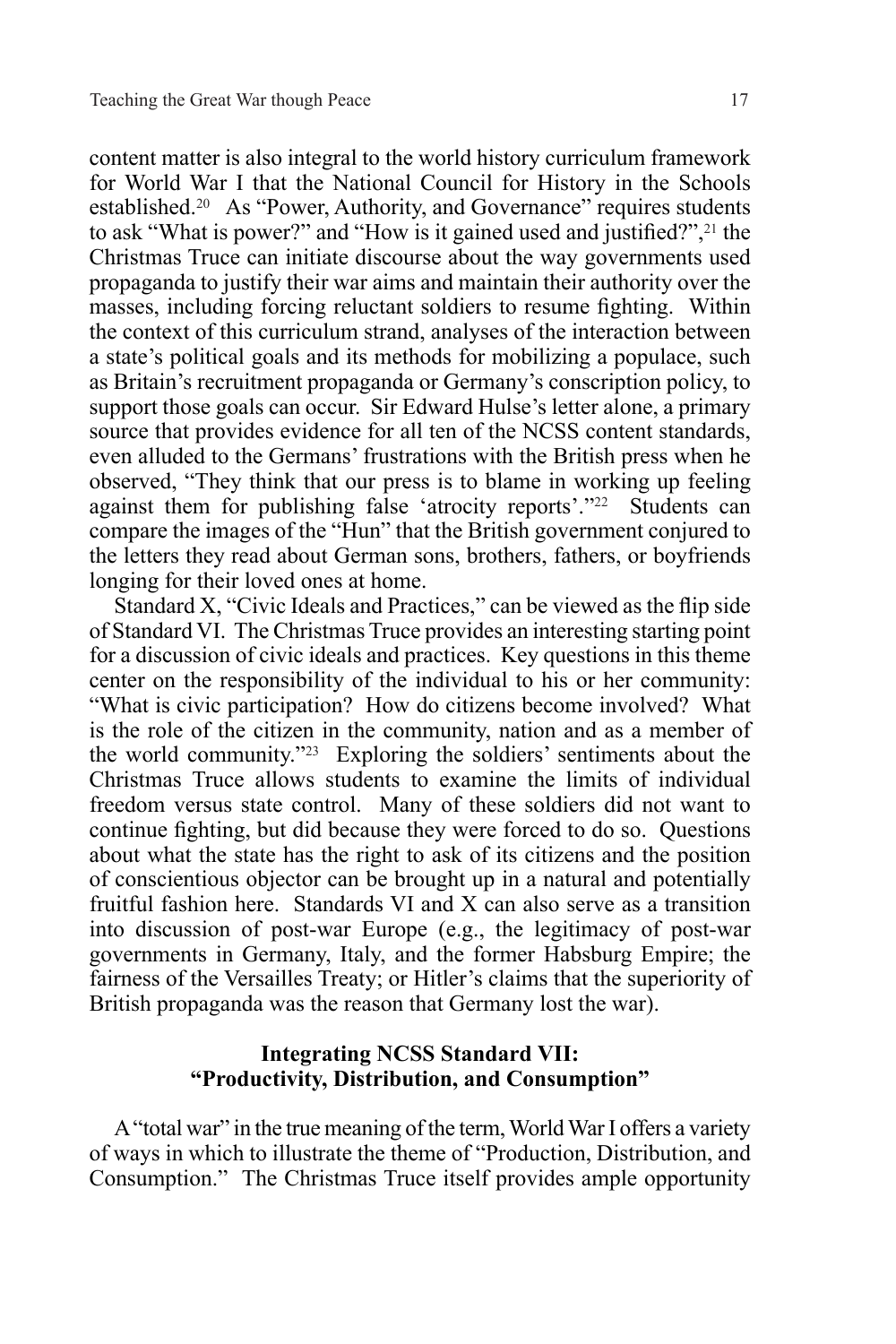to illustrate the kinds of choices that had to be made during war. The decision to halt the military deliveries for twenty-four hours in order to ship Christmas packages to the Front exposes the limits of the transportation infrastructure as well as the priority of trying to maintain morale. The items in the Christmas packages also reveal cultural influences and economic realities, as does the trading of items in No Man's Land.

Moving beyond the truce, a discussion of the blockade and its effects on German production and consumption can offer powerful insights about the war of attrition. The German government took over the rationing, price controls, and distribution of foodstuffs. The ubiquitous presence of the potato in the German diet during the war was a testimony to Germany's nutritional poverty. Potatoes were ground into flour for bread referred to as "K-Brot," which had the double meaning of *Kriegsbrot* (war bread) and *Kartoffelbrot* (potato bread). During the winter of 1916-1917, daily rationing provided only 1000 calories of nutrition.24 The blockade and the German decision to pursue unrestricted submarine warfare point to how interconnected national economies had become and help explain why nations pursued a policy of autarky in the 1920s.

Crucial to this theme is the increased role of women in the workforce. Without the efforts of women in the factories, maintaining a wartime economy would have been impossible. The women's suffrage movement gained considerable momentum as a result of the contribution that women made during the Great War.

# **Integrating NCSS Standard VIII: "Science, Technology, and Society"**

There can be no doubt about the impact of science and technology on the Great War and society as a whole. No Man's Land itself is a product of modern military technology. The machine gun became the ultimate defensive weapon, forcing both sides to dig in (figuratively and literally). The introduction of gas as a weapon of war had a searing impact on soldiers. Wilfred Owen's poem, "Dulce et Decorum Est" provides a brief and graphic example of the effects of poison gas.<sup>25</sup> It also points to a key post-war sentiment: disillusionment.

The technological innovations of the war such as gas and tanks cause many to question the idea of scientific discoveries and technological inventions as unqualified positives. The use of gas as a weapon can be used as a starting point to discuss whether or not certain kinds of weapons should be banned from use. This opens up the possibility for discussions about the limits of technology and the role that technology can or should play in society.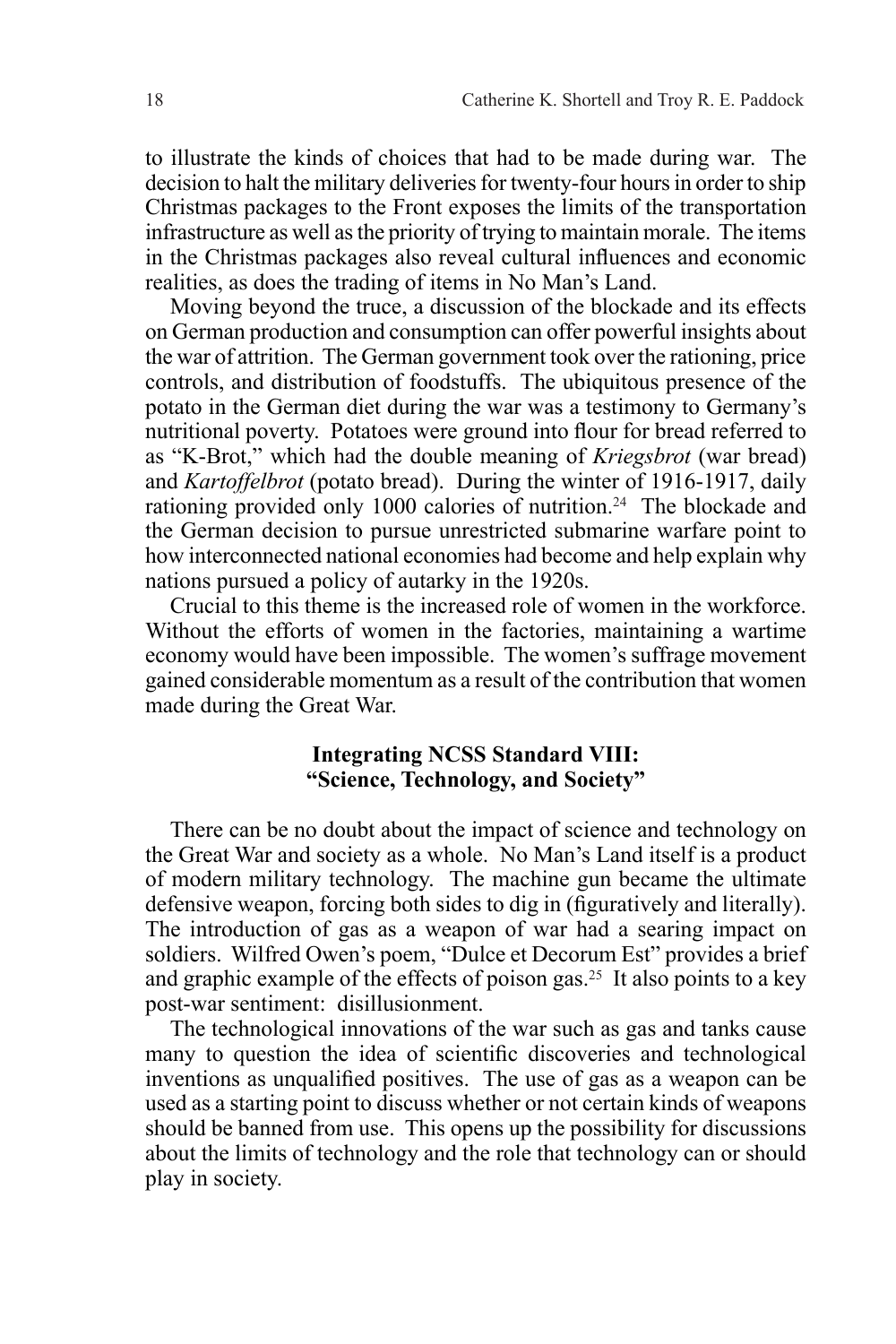#### **Integrating NCSS Standard IX: "Global Connections"**

Prompting students to think about the types and consequences of global connections, this theme is integral to lessons on World War I. The Christmas Truce provides an interesting starting point to explore global connections, as the spreading of the truce itself can illustrate how connections can be made and transmitted through "unofficial" channels. Furthermore, the Great War was a "World War" in every sense of the word, demonstrating the scope of the European imperial powers.26 The use of colonial troops by the British and French impacted both sides of the Western Front.27 The creation of the League of Nations was the ultimate attempt to establish global connections and foster international understanding.

As the centennial of Great War approaches, the Christmas Truce offers a new angle on the theme of "Global Connections." War is certainly a concrete example of the interconnectivity between nations. However, war is remembered as a national rather than a global event. There is no lack of memorials across the battlefields and churches of Europe to commemorate the First World War; they commemorate the fallen in battle—not those who tried for peace. In fact, a group of English who call themselves the "Khaki Chums" erected the only known memorial to the Christmas Truce in Belgium. The locals have tended it and preserved its significance. However, there is no official memorial to the truce. At least for one night, peace acted as a force that bridged a human connection between Germans, French, and British soldiers. The Christmas Truce offers a crucial starting point for thinking about the importance and consequences of peace, an aim that is central to the social studies.

#### Notes

1. Frederick Heath, "Private Heath Letter, North Mail Friday January 9th 1915," in *Christmas Truce 1914: Operation Plum Puddings*, ed. Alan Cleaver and Leslie Park, transcribed by Marian Robinson, <http://www.christmastruce.co.uk/heath.html>.

2. National Council for the Social Studies, "National Curriculum Standards for Social Studies: Chapter 2—The Themes of Social Studies," <http://www.socialstudies. org/standards/strands#I>.

3. Stanley Weintraub, *Silent Night: The Story of the World War I Christmas Truce* (New York: Penguin Publishers, 2002), 11.

4. Ibid., 58.

5. Ibid., 104.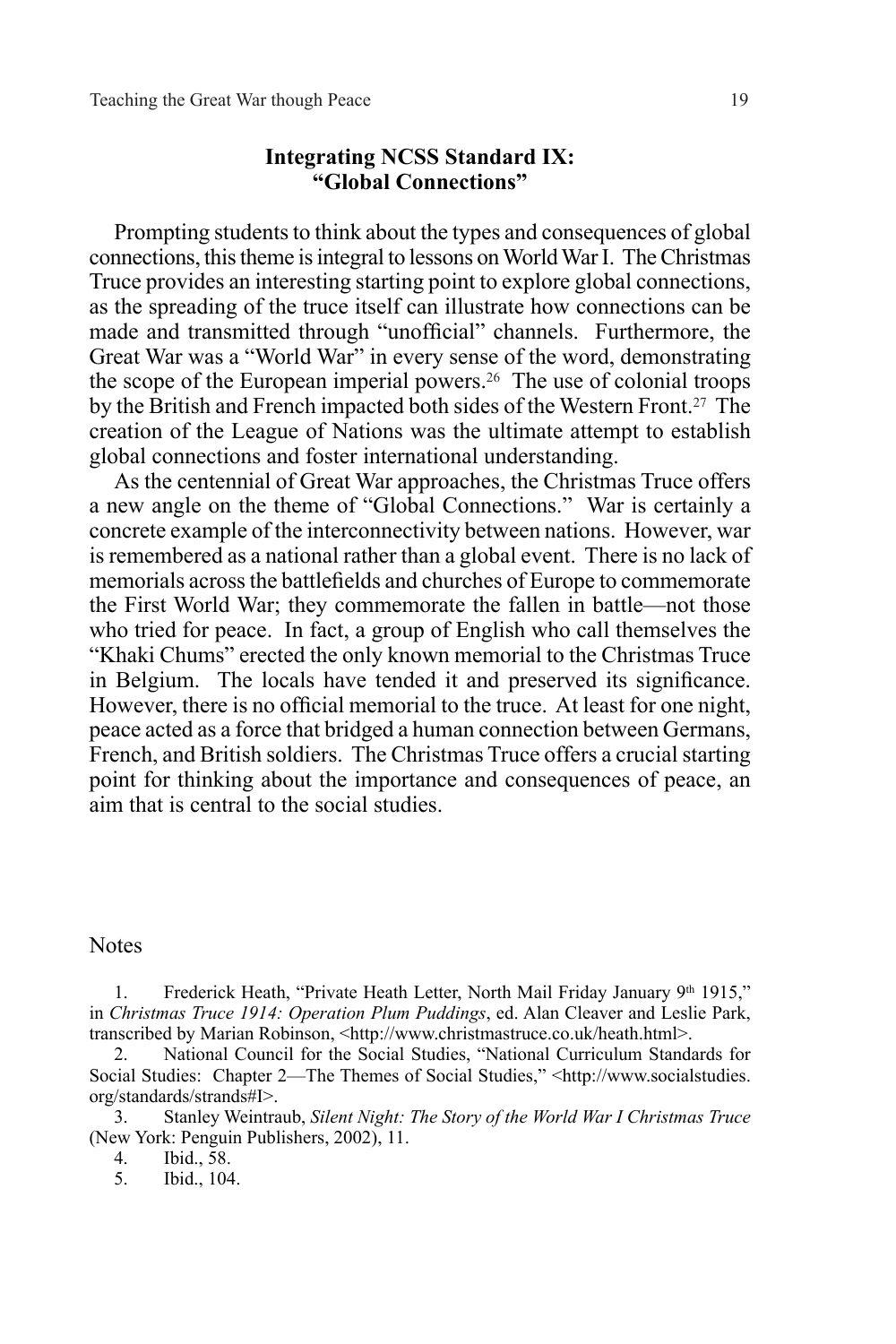6. "National Curriculum Standards for Social Studies."

7. For accounts of the Germans singing Christmas carols in the trenches, see the letter of Private Cunningham of the 5<sup>th</sup> Scottish Rifles in "5<sup>th</sup> January 1915: A Day of Peace in the Trenches" and the letter of Corporal Robert Renton of the Seaforth Highlanders in "5th January 1915: Christmas Day Incidents," both in *Christmas Truce 1914: Operation Plum Puddings*, <http://www.christmastruce.co.uk/scotsman.html>. See also Anthea Hall, "Last Veteran of Christmas Truce Recalls Brief Peace in Trenches," *The Daily Telegraph*, London: U.K., 22 December 1996 in *World War One Document Archive*, <http://www. gwpda.org/booklist/booklist.htm>.

8. Frederic Coleman, *From Mons to Ypres with French: A Personal Narrative*  (Toronto, Canada: Briggs, n.d.), Internet Archive, <http://www.archive.org/stream/from monstoypresw00coleuoft#page/n0/mode/2up>, 303.

9. "National Curriculum Standards for Social Studies."

10. Captain Sir Edward Hamilton Westrow Hulse, "28/12/14," in *Letters Written From the English Front in France between September 1914 and March 1915*, privately printed, Internet Archive, <http://www.archive.org/stream/letterswrittenfr00hulsrich#pag  $e/56$ /mode/2up>, 57. Hulse's detailed account of the truce is a little over nine pages in length. All of Hulse's (or "Ted's") letters illustrate vividly life in the trenches through the eyes of a twenty-six-year old officer who would be among the 7,000 British killed in the Battle of Neuve Chapelle in March of 1915.

11. Ibid, 60. See also Simon Rees, "The Christmas Truce," FirstWorldWar.com, <http://www.firstworldwar.com/features/christmastruce.htm>.Rees quotes and discusses Hulse's account, among others, in an informative article on the events of and controversies surrounding the truce.

12. "7th January 1915: German's Admission to Gordon Highlanders: 'Fed Up' with the War," in *Christmas Truce 1914: Operation Plum Puddings*, <http://www.christmastruce. co.uk/scotsman.html>.

- 13. Coleman, 302.
- Ibid.
- 15. Hall.
- 16. "National Curriculum Standards for Social Studies."
- 17. Ibid.

18. Renton, "5<sup>th</sup> January 1915: Christmas Day Incidents."<br>19. "National Curriculum Standards for Social Studies."

"National Curriculum Standards for Social Studies."

20. Mid Continental Research for Education and Learning, "List of Benchmarks for World History: Standard 39," *Content Knowledge World History Standards*, MCREL.org, <http://www.mcrel.org/compendium/standardDetails.asp?subjectID=6&standardID=39>. World History Standard 39: "Understands the Causes and Global Consequences of World War II," Level IV 9-12, #2 states that high school students should understand "the extent to which different sources supported the war effort (e.g., how nationalism and propaganda helped mobilize civilian populations to support 'total war;' ways in which colonial peoples contributed to the war effort of the Allies and the Central Powers by providing military forces and supplies, and what this effort might have meant to colonial subjects; the effectiveness of propaganda to gain support from neutral nations; how and why original support and enthusiasm to support the war deteriorated)."

21. "National Curriculum Standards for Social Studies."

22. Hulse, 57. Teachers can have students compare the perspectives of the soldiers that the Christmas Truce sources reveal to the British atrocity propaganda that can be viewed (along with other countries' posters) on Michael Duffy's "Propaganda Posters," FirstWorldWar.com, <http://www.firstworldwar.com/posters/uk.htm>.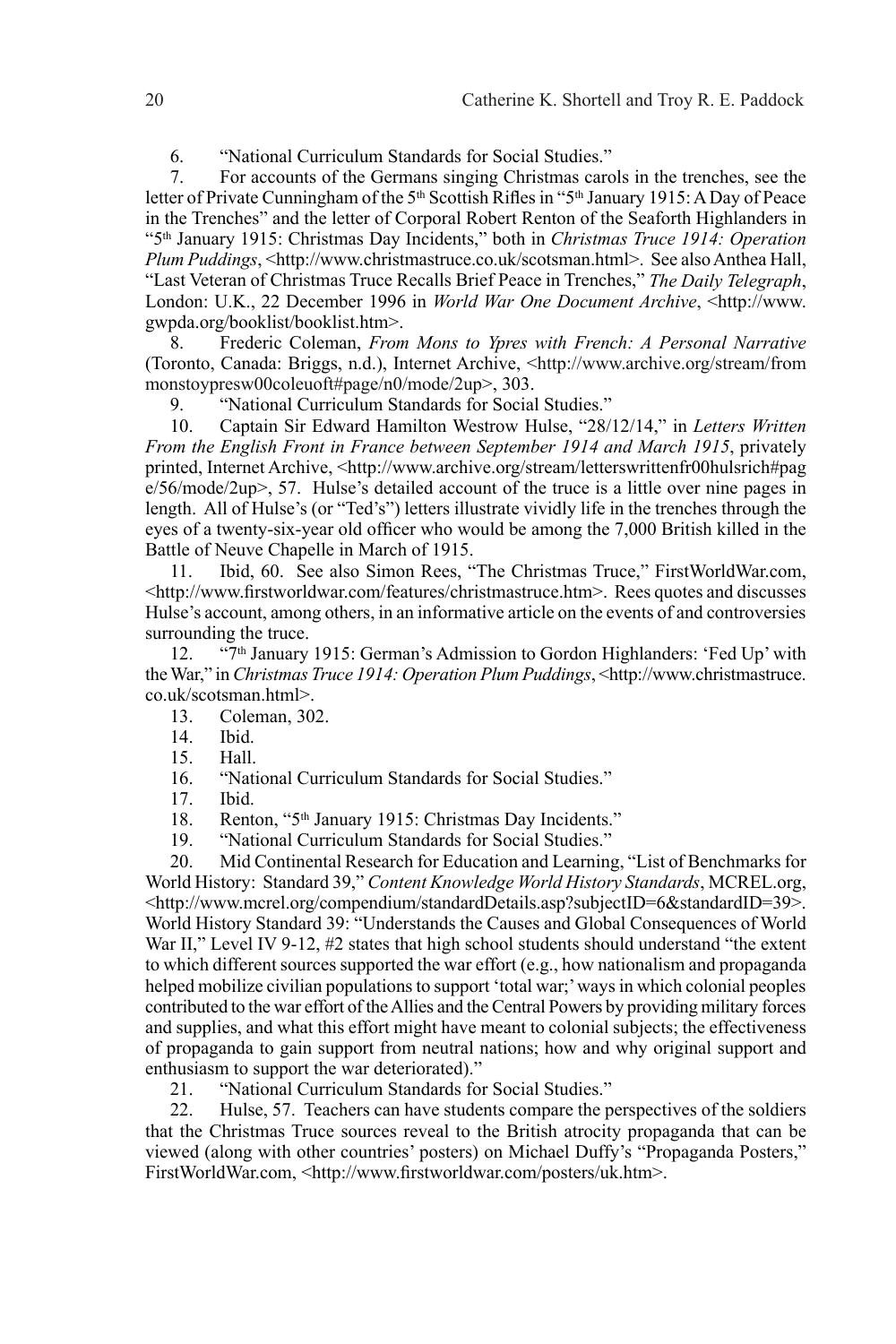23. "National Curriculum Standards for Social Studies."<br>24. See Roger Chickering. *Imperial Germany and th* 

24. See Roger Chickering, *Imperial Germany and the Great War, 1914-1918* (Cambridge, MA: Cambridge University Press, 1998) 140-146.

25. An electronic link for Wilfred Owens, "Dulce et Decorum Est" is <http://www. fordham.edu/halsall/mod/1914warpoets.html#owen21>.

26. See Hew Strachan, "The First World War as a Global War," *First World War Studies* 1, no. 1 (March 2010): 3-14.

27. For a brief introduction to this, see Michael Nolan, "'The Eagle Soars over the Nightengale': Press and Propaganda in France in the Opening Months of the Great War," *A Call to Arms: Propaganda, Public Opinion, and Newspapers in the Great War*, ed. Troy R. E. Paddock (Westport, CT: Praeger Press, 2004) 72-74.

Appendix: Teacher's Bibliography for the Christmas Truce

#### **Primary Sources**

- "5th January 1915: A Day of Peace in the Trenches." In *Christmas Truce 1914: Operation Plum Puddings*.Alan Cleaver and Leslie Park, eds. <http://www.christmastruce. co.uk/scotsman.html>.
- "5th January 1915: Christmas Day Incidents." In *Christmas Truce 1914: Operation Plum Puddings*. Alan Cleaver and Leslie Park, eds. <http://www.christmastruce.co.uk/scotsman.html>.
- "7th January 1915: German's Admission to Gordon Highlanders: 'Fed Up' with the War." In *Christmas Truce 1914: Operation Plum Puddings*.Alan Cleaver and Leslie Park, eds. <http://www.christmastruce.co.uk/scotsman.html>.
- "Christmas in the Trenches, 1914." *EyeWitness to History*. (2006) <http://www. eyewitnesstohistory.com/trenches.htm>.
- Cleaver, Alan and Lesley Park, eds. *Christmas Truce 1914: Operation Plum Puddings. <*http://www.christmastruce.co.uk/index.html>.
- Coleman, Frederic. *From Mons to Ypres with French: A Personal Narrative.* Toronto, Canada: Briggs, n.d. Internet Archive. <http://www.archive.org/stream/frommonsto ypresw00coleuoft#page/n0/mode/2up>, 300-303.

\_\_\_\_\_\_\_\_. "Christmas Truce in the Trenches, 1914." <http://www.greatwardifferent.com/ Great\_War/Christmas\_in\_the\_Trenches\_2/Christmas\_in\_the\_Trenches\_2\_01.htm>.

Hall, Anthea. "Last Veteran of Christmas Truce Recalls Brief Peace in Trenches." *The Daily Telegraph*. London: U.K., 22 December 1996. In *World War One Document Archive. <*http://www.gwpda.org/booklist/booklist.htm>.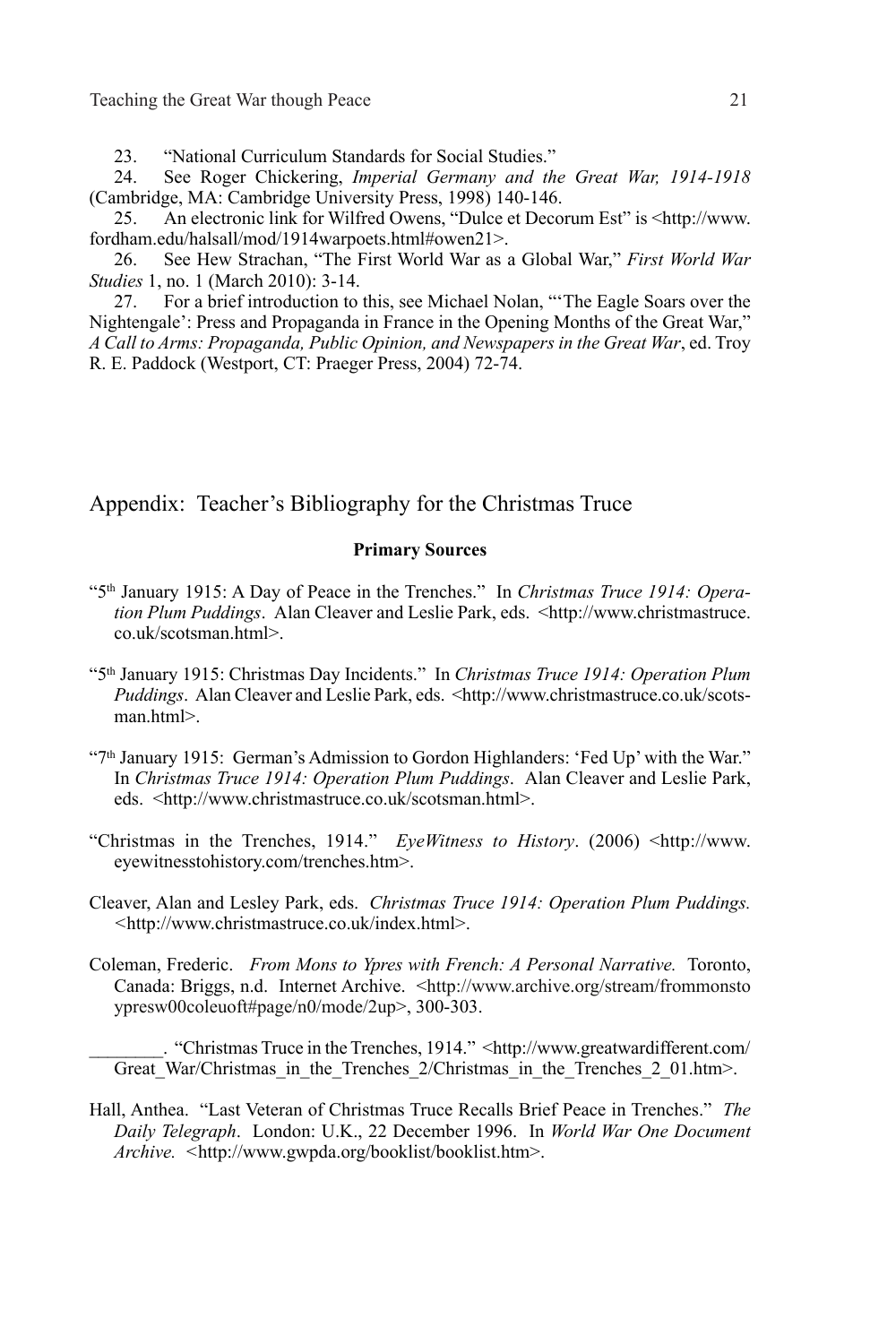- Hulse, Captain Sir Edward Hamilton Westrow. "28/12/14." In *Letters Written From the English Front in France between September 1914 and March 1915.* Privately printed, 1916. Internet Archive. <http://www.archive.org/stream/letterswrittenfr00hulsrich# page/n9/mode/2up>, 56-70.
	- \_\_\_\_\_\_\_\_. [Hamilton, Captain Robert.] *Meet At Dawn, Unarmed: Captain Robert Hamilton's Account of Trench Warfare and the Christmas Truce in 1914.*  Andrew Hamilton and Alan Reed, eds. Dene House Publishing, 2009. <www. meetatdawnunarmed.co.uk>.
- Owens, Wilfred. "Dulce et Decorum Est." <http://www.fordham.edu/halsall/mod/ 1914warpoets.html#owen21>.
- "Private Heath Letter, North Mail Friday January 9<sup>th</sup> 1915." In *Christmas Truce 1914: Operation Plum Puddings*.Alan Cleaver and Leslie Park, eds. Transcribed by Marian Robinson. <http://www.christmastruce.co.uk/heath.html>.
- Rayner, Gordon. "Uncovered Diary Recounts the Remarkable Day the World War One Guns Stopped." *Daily Mail Online*. 22 December 2006. <http://www.dailymail. co.uk/news/article-424422/Uncovered-diary-reccounts-remarkable-day-WW1-gunsstopped.html>.
- "WWI Account of Historic Football Match between British and German Soldiers Goes Public." Zeenews.com. 11 March 2007. <http://www.zeenews.com/From-the-Past/2007-03-11/359294news.html>.

#### **Secondary Sources**

- Brown, Malcolm and Shirley Seaton. *The Christmas Truce: The Western Front, December 1914.* London, U.K.: Leo Cooper in association with Secker & Warburg, New York: Hippocrene Books, 1984.
- Ellis, John. *Eye-Deep in Hell: Trench Warfare in World War One.* Baltimore, MD: Johns Hopkins University Press, 1989. <http://books.google.com/books?id=799Z10gKOvc C&printsec=frontcover#v=onepage&q=&f=false>.
- Fussell, Paul. *The Great War and Modern Memory.* 25<sup>th</sup> anniversary edition. New York: Oxford University Press, 2000.
- Jürgs, Michael. *Der Kleine Frieden im Grossen Krieg* (The Small Peace in the Great War). Munich, Germany: C. Bertelsmann, 2003.
- Murphy, Jim. *Truce.* New York: Scholastic Books, 2009.
- Paddock, Troy R. E. *A Call to Arms: Propaganda, Public Opinion, and Newspapers in the Great War.* Westport, CT: Praeger Press, 2004.
- Reed, Alan. "The Christmas Truce of 1914: New Evidence from a Captain's Diary." Tom Morgan's Hellfire Corner: Great War Webpages. December 2007. <http://www.fylde. demon.co.uk/reed.htm>.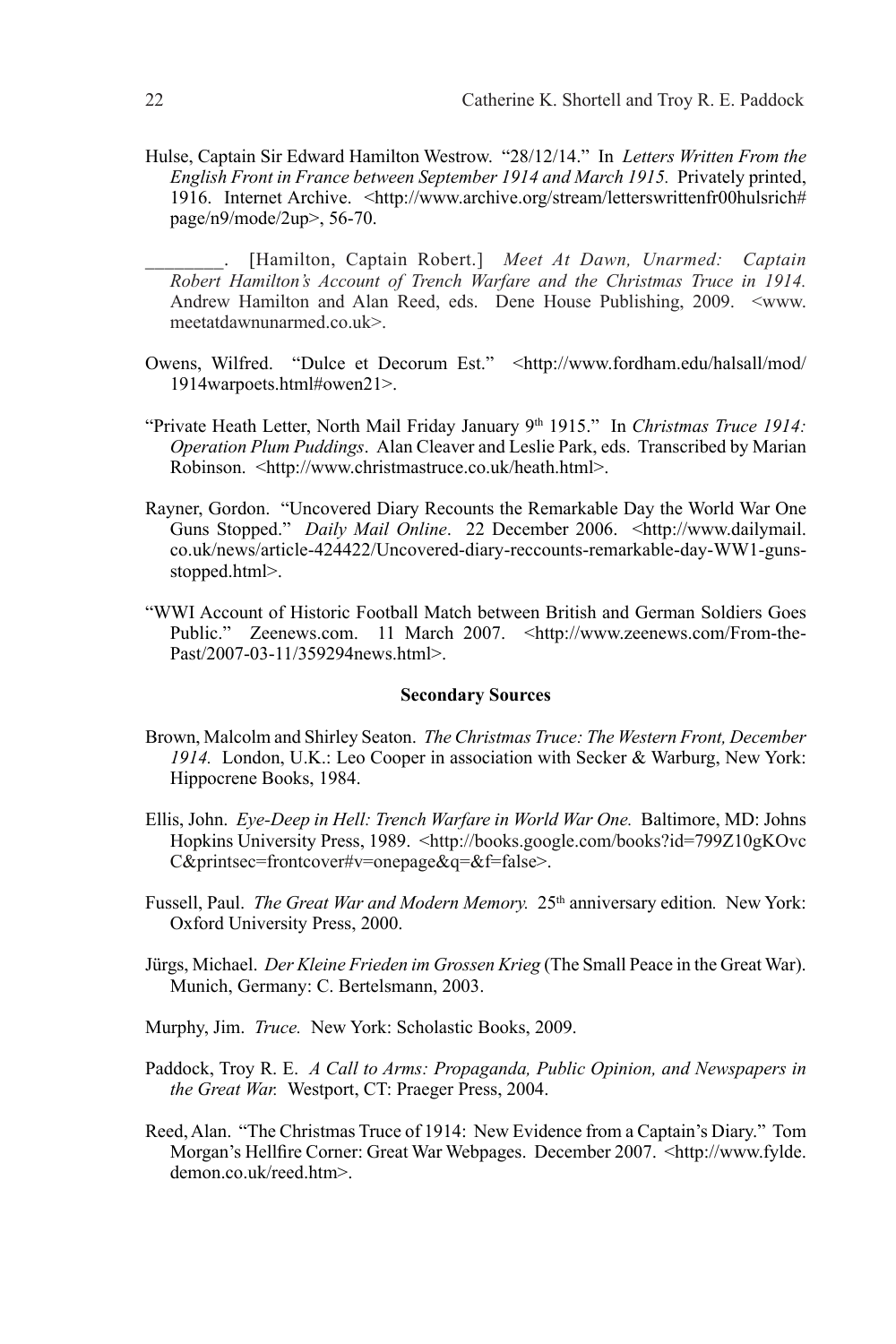- Rees, Simon. "The Christmas Truce." FirstWorldWar.com. <http://www.firstworldwar. com/features/christmastruce.htm>.
- Simkins, Peter. "The Christmas Truce a Mutual Curiosity." In "Historians Overview." *The Great War and the Shaping of the 20<sup>th</sup> Century.* Pbs.org. <http://www.pbs.org/ greatwar/historian/hist\_simkins\_04\_truce.html>.
- Weintraub, Stanley. *Silent Night: The Story of the World War I Christmas Truce*. New York: Penguin Publishers, 2002.

#### **Christmas Truce Timeline**

"The Christmas Truce of 1914." *The Long Long Trail: The British Army from 1914-18 for Family Historians. <*http://www.1914-1918.net/truce.htm>.

#### **Great War and Christmas Truce Links**

- Association for Military Remembrance (Memorializing the truce in 1999): Christmas Truce 1914-1999, Volume 2. <http://www.hellfire-corner.demon.co.uk/chums.htm>.
- BBC History: World Wars in Depth. <http://www.bbc.co.uk/history/worldwars/ wwone>.
- Brigham Young University Library: World War I Document Archive. February 1996. <http://wwi.lib.byu.edu/index.php/Main\_Page>.
- FirstWorldWar.com, a multimedia site dedicated to the Great War. <http://www. firstworldwar.com/features/christmastruce.htm>.
- German History in Documents and Images. <http://www.germanhistorydocs.ghi-dc.org/ sub doclist.cfm?sub  $id=130$ &section  $id=11$ >.
- Great War Primary Document Archive. <http://www.gwpda.org>.
- Great War Society. <http://www.worldwar1.com/heritage/xmast.htm>.
- History Channel: The Christmas Truce of 1914. <http://www.history.com/topics/christmastruce-of-1914>.
- History Learning Site (British): Christmas 1914 and World War One. <http://www. historylearningsite.co.uk/christmas\_1914\_and\_world\_wa.htm>.
- Imperial War Museum.: Christmas Truce <http://www.iwm.org.uk/server/show/ ConWebDoc.2848>.
- McCrae, John. "In Flanders Fields." <http://www.greatwar.co.uk/poems/john-mccraein-flanders-fields.htm>.
- McCutcheon, John (author of Children's work *Christmas in the Trenches)*. "Christmas in the Trenches (lyrics)." <http://www.thememorialdaytribute.com/memorial-day-